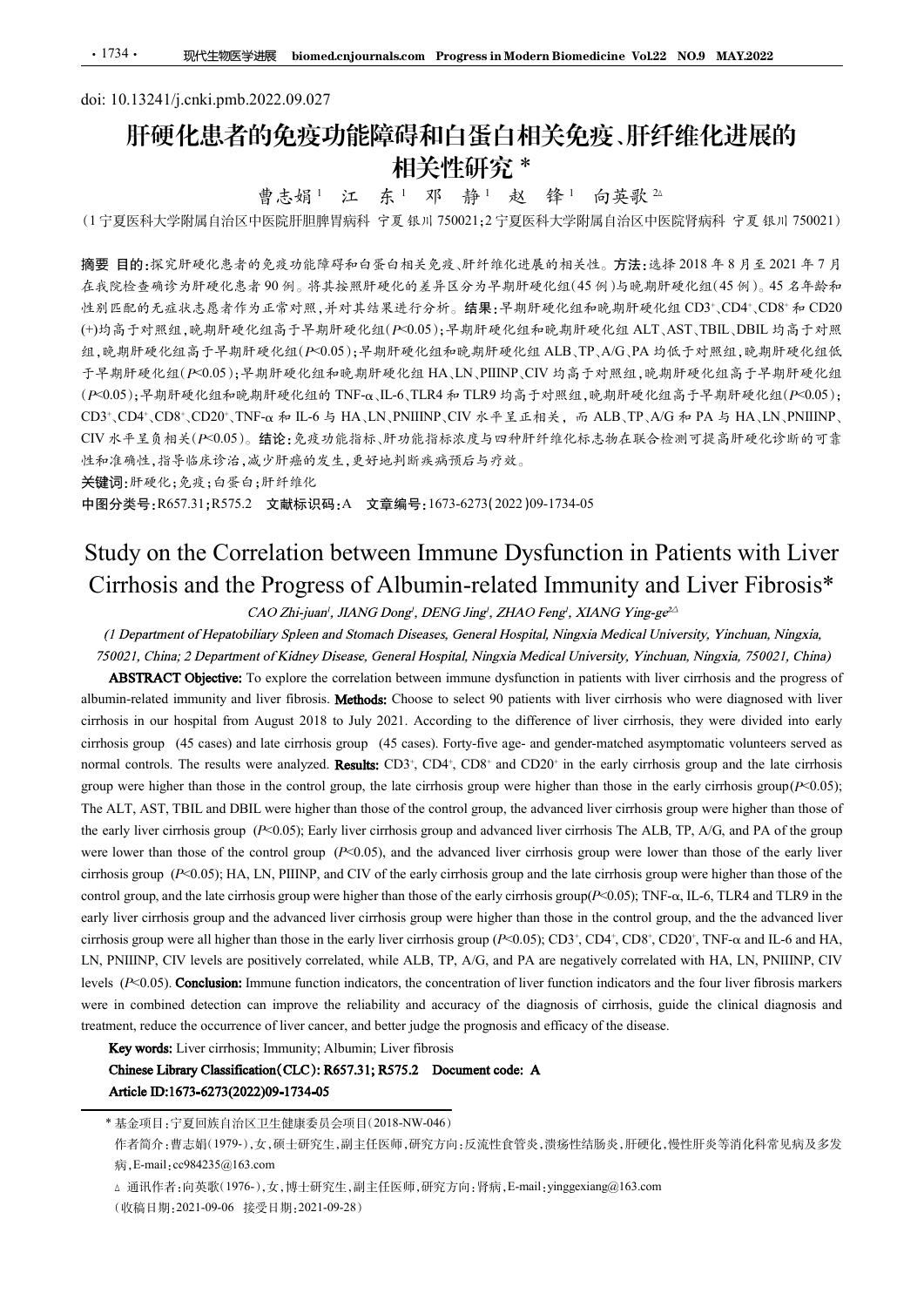# 前言

肝硬化每年在全球造成 120 万人死亡,纤维化是慢性肝炎 发展为肝硬化的中间阶段[12]。目前临床上多采用病理活检、血 将血液标本收集到含有 K3EDTA 抗凝剂的管中, 并在 48 h 内 清学检查等手段对肝脏病变进行检查。病理分析主要以肝活检 为金标准;然而,这种方法存在许多缺点,例如盲目穿刺或肝脏 病变不均匀引起的错误<sup>[3,4]</sup>。血清学诊断是应用最广泛的非侵入 性诊断方法,该方法可方便地采集样本并动态观察;然而,其特 异性相对较低<sup>[5]</sup>。作为纤维化的生物标志物,III 型前胶原 N 端 。脉血。将样品放入 EDTA-K2 抗凝管中, 3500 rpm 离心 10 min; 肽(Procollagen type III N-terminal peptide, PIIINP)已达到有限 的临床应用,然而 PIIINP 不是肝脏特异性生物标志物,并未获 1.2.3 肝功能检测 得广泛接受。透明质酸(Hyaluronic acid, HA)可能是纤维化最 好的生物标志物,具有高灵敏度和特异性。因其阴性预测值高 AST、总胆红素 (Total bilirubin, TBIL)、直接胆红素 (Direct 于阳性预测值,HA 主要用于排除晚期纤维化和肝硬化,被认为 bilirubin, DBIL)、总蛋白(Total protein, TP)、白蛋白(Albumin, 是有效的纤维化生物标志物[6-8]。层粘连蛋白(Laminin, LN)可能 是门静脉高压的预测因子[9]。肝功能的免疫功能障碍和白蛋白 相关免疫很少有参数可被视为与纤维发生直接相关,其相关研 究较少。因此,本研究旨在探究肝硬化患者的免疫功能障碍与 白蛋白相关免疫、肝纤维化进展的相关性。这些发现可能会有 助于改善肝硬化的临床诊断与及时治疗。 # Henavick s = F-20 a Henavice software, in a main a mean a mean a mean a mean a mean a mean a mean and a streaming of the mean and the mean and the controlling of the mean and the controlling of the mean of the controll

# 1 资料与方法

# 1.1 一般资料

并其他肝胆转移癌的患者;急性肝炎患者。

#### 1.2 观察指标

1.2.1 CD3+ 、CD4+、CD8+ 和 CD20+T 细胞检测 通过静脉穿刺 将血液标本收集到含有 K3EDTA 抗凝剂的管中,并在 48 h <sup>内</sup> 对 CD3+、CD4+、CD8+ 和 CD20+T 细胞亚群进行测试。同种型对 照抗体用于在 FITC、PE 和 APC 荧光通道上分离阳性和阴性 细胞。 **:rn Biomedicine Vol.22 NO.9 MAY.2022 42:20:**<br>并其他肝胆转移癌的患者;急性肝炎患者。<br>1.2 **观察指标**<br>1.2.1 CD3、CD4、CD8\*和 CD20丁细胞检测 通过静脉穿刺<br>将血液标本收集到含有 K3EDTA 抗凝剂的管中,并在 48 h 内<br>对 CD3、CD4\*、CD8\*和 CD20丁细胞亚群进行测试。同种型对<br>对 CD3\*、CD4\*、CD8\*和 CD20丁细胞亚群进行测试。同种型

1.2.2 样品采集 在治疗前,住院后次日早晨采集患者空腹静 分离出血清并于 -80 ℃下冷冻用于进一步分析。

1.2.3 肝功能检测 使用 7600 全自动生化分析仪(日立,东 京)及相应试剂测定各组肝功能变化。测定肝功能指标:ALT、 **rn Biomedicine Vol.22 NO.9 MAY.2022 41735·**<br>并其他肝胆转移癌的患者;急性肝炎患者。<br>1.2 观察指标<br>1.2 观察指标<br>1.2.1 CD3、CD4、CD8<sup>·</sup>和 CD20T 细胞检测 - 通过静脉穿刺<br>将血液标本收集到含有 K3EDTA 抗凝剂的管中,并在 48 h 内<br>对 CD3<sup>·</sup>、CD4<sup>+</sup>、CD8<sup>·</sup>和 CD20T 细胞亚群进行测试。同种型对<br><br>反 CD3<sup>·</sup>、CD4<sup>+</sup> **zn Biomedicine Vol.22 NO.9 MAY.2022 41735 .**<br>并其他肝胆特移癌的患者;急性肝炎患者。<br>1.2 观察指标<br>1.2 双雾指标<br>1.2 LOB3~,CD4~,CD8\*和 CD20丁细胞检测 通过静脉穿刺<br>将血液标本收集到含有 K3EDTA 抗凝剂的管中,并在 48 h 内<br>对 CD3~,CD4+,CD8\*和 CD20丁细胞亚群进行测试。同种型对<br>对 CD3~,CD4+,CD8\*和 CD20丁细胞亚 **rn Biomedicine Vol.22 NO.9 MAY.2022 44 1735 ·**<br>并其他肝胆转移癌的患者;急性肝炎患者。<br>1.2 观察指标<br>1.2.1 CD3、CD4、CD8<sup>。</sup>和 CD20<sup>-</sup>T 细胞检测 通过静脉穿刺<br>物血液标本收集到含有 K3EDTA 抗凝剂的管中,并在 48 h 内<br>机应 D3<sup>3</sup>、CD4、CD8<sup>\*</sup>和 CD20<sup>-</sup>T 细胞亚群进行测试。同种型对<br>照片 (D3<sup>+</sup>,CD4+ CD8<sup>+</sup> srn Biomedicine Vol.22 NO.9 MAY.2022<br>并其他肝胆转移癌的患者;急性肝炎患者。<br>1.2 观察指标<br>1.2.1 CD3~,CD4~,CD8~和 CD20~T 细胞检测 通过静脉穿刺<br>1.2.1 CD3~,CD4~,CD8~和 CD20~T 细胞检测 通过静脉穿刺<br>将血液标本收集到含有 K3EDTA 抗凝剂的管中,并在 48 h 内<br>对 CD3 \*,CD4~,CD8~和 CD20~T 细胞亚群进行测试。同种型 <sup>1.2</sup>.2.5 RNA 提取公司<br>1.2.1 CD3~,CD4~,CD8\*和 CD20~T 细胞检测 - 通过静脉穿刺<br>将血液标本收集到含有 K3EDTA 抗凝剂的管中,并在 48 h 内<br>对 CD3<sup>+</sup>,CD4<sup>+</sup>,CD8\*和 CD20~T 细胞亚群进行测试。同种型对<br>对 CD3<sup>+</sup>,CD4<sup>+</sup>,CD8\*和 CD20~T 细胞亚群进行测试。同种型对<br>照片体用于在 FITC ,PE 和 APC 荧光通道上分离阳性和阴性<br>细胞 1.2.1. ABC - (Color of Wolfer The Mass of Water of Working Marino 2.1<br>4.8世代本收集到含有 K3EDTA 抗凝剂的管中,并在48 b内<br>对 CD3、CD4、CD8 和 CD20 T 细胞亚群进行测试。同种型对<br>照抗体用于在 FITC、PE 和 APC 荧光通道上分离阳性 和阴性<br>照片机用于在 FITC、PE 和 APC 荧光通道上分离阳性 和阴性<br>点,相对 -8 valuer, to, exp-r is a contractive of the control of the control of the control of the control of the control and the control of the control and the control and the control and the control of the control of the control of 采用 SPSS 22.0 进行分析。计量数据由(x<sup>±</sup> <sup>s</sup>)表示。方差分

# 1.3 统计学方法

### 2 结果

### 2.1 一般临床资料比较

|                    | 相关免疫很少有参数可被视为与纤维发生直接相关,其相关研     |                                             |           | 1.2.4 肝纤维化四大标志物检测                                              | 采用双抗体夹心免疫层析,            |
|--------------------|---------------------------------|---------------------------------------------|-----------|----------------------------------------------------------------|-------------------------|
|                    | 诧较少。因此,本研究旨在探究肝硬化患者的免疫功能障碍与     |                                             |           | 使用上转换免疫分析仪进行检测。所有试剂和仪器均来自北京                                    |                         |
|                    | 白蛋白相关免疫、肝纤维化进展的相关性。这些发现可能会有     |                                             |           | 热晶生物科技有限公司。                                                    |                         |
| 助于改善肝硬化的临床诊断与及时治疗。 |                                 |                                             |           | 1.2.5 RNA 提取和实时定量聚合酶链反应                                        | 将肝脏和肾脏组                 |
| 资料与方法              |                                 |                                             |           | 织储存于-80 ℃以备后续提取 RNA。依据试剂盒 RNeasy Mini                          |                         |
| .1 一般资料            |                                 |                                             | 酶链反应。     | Kit(QIAGEN, Valencia, CA)分离总 RNA 并进行实时定量聚合                     |                         |
|                    | 选择 2018年8月至 2021年7月在我院确诊为肝硬化患   |                                             | 1.3 统计学方法 |                                                                |                         |
|                    | 者90例。将其按照肝硬化的差异区分为早期肝硬化组(45例)   |                                             |           | 采用 SPSS 22.0 进行分析。计量数据由(x± s)表示。方差分                            |                         |
|                    | 与晚期肝硬化组(45例)。45名年龄和性别匹配、无肝病史、饮  |                                             |           | 析和 Bonferroni 校正用于多组比较。计数数据以比率(%)表示。                           |                         |
|                    | 酉量 <20 g、肝功能检查结果正常的无症状志愿者作为对照组。 |                                             |           | 组间比较采用 x2 检验, 变量相关分析采用 Pearson 线性相关分                           |                         |
|                    | 纳入标准:符合肝硬化诊断标准[10];无自身免疫性疾病患    |                                             |           | 析。P<0.05 被认为具有统计学意义。                                           |                         |
|                    | 者;无获得性免疫缺陷病患者;参与者均获得书面知情同意;本    |                                             | 2 结果      |                                                                |                         |
| 研究经医院审查委员会批准。      |                                 |                                             |           |                                                                |                         |
|                    | 排除标准:患有急性心肌梗塞或急性心力衰竭患者;严重       |                                             |           | 2.1 一般临床资料比较                                                   |                         |
|                    | 阡功能障碍合并凝血功能障碍和腹水轻度升高患者;肝脓肿合     |                                             |           | 一般资料对比无差异(P>0.05),如表 1 所示。                                     |                         |
|                    |                                 | 表 1 一般临床资料对比                                |           |                                                                |                         |
|                    |                                 | Table 1 Comparison of general clinical data |           |                                                                |                         |
|                    | Indexs                          |                                             |           | Early cirrhosis group( $n=45$ ) Late Cirrhosis group( $n=45$ ) | Control group( $n=45$ ) |
| Sex                | Male                            | 22(48.89%)                                  |           | 24(53.33%)                                                     | 23(51.11%)              |
|                    | Female                          | $23(51.11\%)$                               |           | $21(46.67\%)$                                                  | 22(48.89%)              |
|                    | Age (years)                     | $52.18 \pm 3.56$                            |           | 52.38± 16.24                                                   | 51.48± 12.33            |
|                    | BMI(kg/m <sup>2</sup> )         | $24.33 \pm 1.72$                            |           | 24.34± 2.18                                                    | 24.58± 1.32             |
|                    | illiteracy                      | $6(13.33\%)$                                |           | $7(15.56\%)$                                                   | $5(11.11\%)$            |
|                    | primary school                  | 12(26.67%)                                  |           | $11(24.44\%)$                                                  | 12(26.67%)              |
| Education level    | Junior high school              | 13(28.89%)                                  |           | $12(26.67\%)$                                                  | 13(28.89%)              |
|                    | High school and above           | $14(31.11\%)$                               |           | $15(33.33\%)$                                                  | $15(33.33\%)$           |
|                    |                                 |                                             |           |                                                                |                         |
| Marital status     | Married                         | 40(88.89%)                                  |           | $41(91.11\%)$                                                  | 39(86.67%)              |

# 2.2 免疫功能指标比较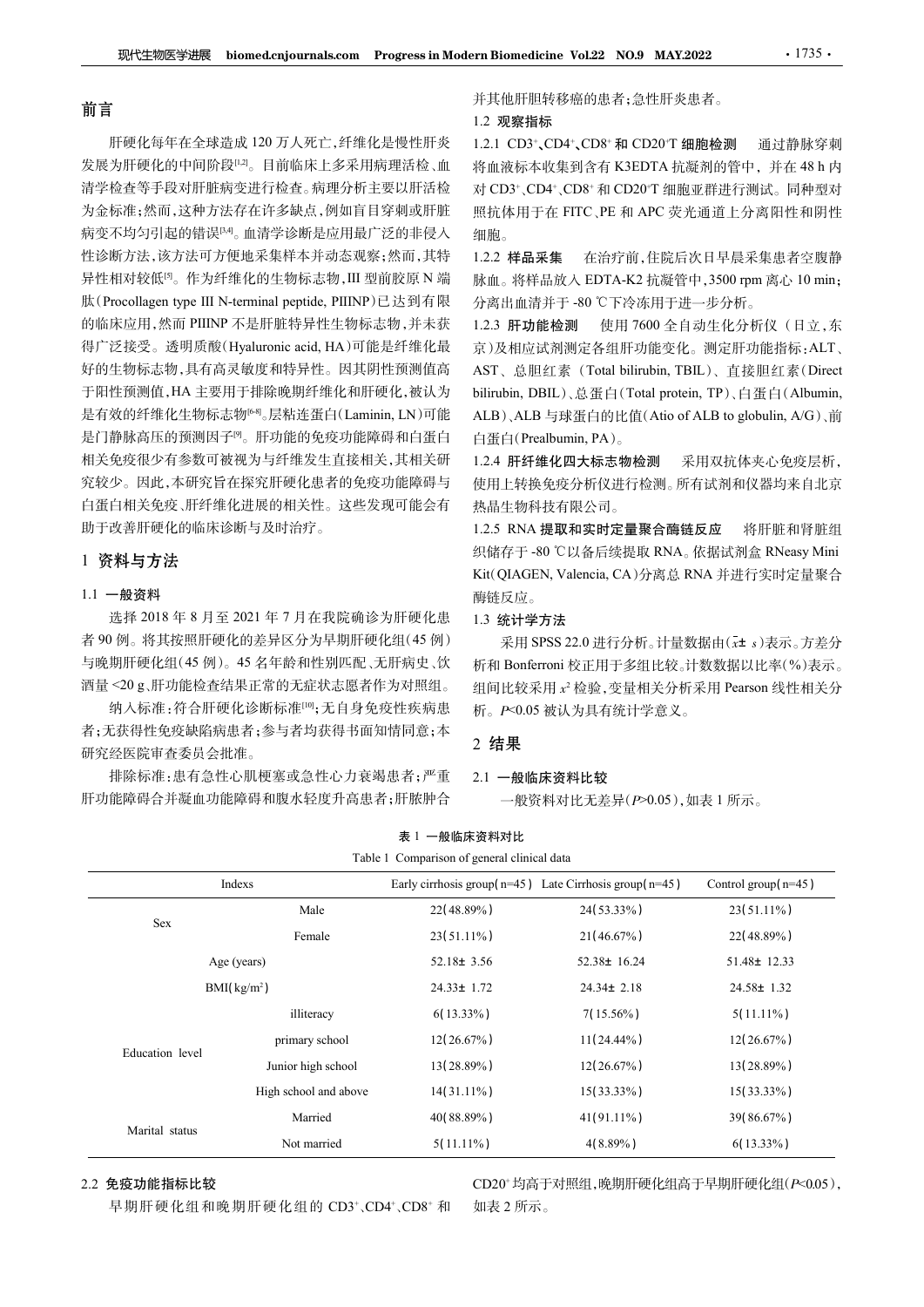#### 表 2 免疫功能指标比较 $(\bar{x}$ ± s)

|  | Table 2. Comparison of immune function indicators ( $x\pm s$ |  |  |
|--|--------------------------------------------------------------|--|--|

| 现代生物医学进展                  |                                                                                           | biomed.cnjournals.com Progress in Modern Biomedicine Vol.22 NO.9 MAY.2022                        |                                         |
|---------------------------|-------------------------------------------------------------------------------------------|--------------------------------------------------------------------------------------------------|-----------------------------------------|
|                           |                                                                                           |                                                                                                  |                                         |
| $\cdot$ 1736 $\cdot$      |                                                                                           |                                                                                                  |                                         |
|                           |                                                                                           |                                                                                                  |                                         |
|                           |                                                                                           |                                                                                                  |                                         |
|                           |                                                                                           | 表 2 免疫功能指标比较 $(\bar{x}$ ± s)                                                                     |                                         |
| Indexs                    |                                                                                           | Table 2 Comparison of immune function indicators $(\bar{x} \pm s)$<br>Late Cirrhosis group(n=45) |                                         |
|                           | Early cirrhosis group( $n=45$ )                                                           | 88.54± 4.56**                                                                                    | Control group(n=45)<br>$62.34 \pm 4.37$ |
| $CD3(+)$                  | $72.35 \pm 3.26*$                                                                         |                                                                                                  | $41.17 \pm 2.56$                        |
| $CD4(+)$                  | 53.14 $\pm$ 1.26*                                                                         | 67.75± 23.45**                                                                                   |                                         |
| $CD8(+)$                  | 35.26± 1.13*                                                                              | 43.38± 3.75**                                                                                    | $26.34 \pm 1.22$                        |
| $CD20(+)$                 | $43.68 \pm 1.25^*$                                                                        | 56.75± 3.19**                                                                                    | 34.24± 2.85                             |
|                           | Note: Compared with control group, *P<0.05. Compared with Early cirrhosis group, #P<0.05. |                                                                                                  |                                         |
| 2.3 肝功能指标比较               |                                                                                           | 高于对照组,晚期肝硬化组高于早期肝硬化组(P<0.05),如表 3                                                                |                                         |
|                           | 早期肝硬化组和晚期肝硬化组 ALT、AST、TBIL、DBIL 均                                                         | 所示。                                                                                              |                                         |
|                           | 表 3 肝功能指标比较 $(\bar{x}$ ± s)                                                               |                                                                                                  |                                         |
|                           |                                                                                           | Table 3 Comparison of liver function indexes $(\bar{x} \pm s)$                                   |                                         |
| Indexs                    | Early cirrhosis group( $n=45$ )                                                           | Late Cirrhosis group(n=45)                                                                       | Control group(n=45)                     |
| ALT(U/L)                  | $21.33 \pm 1.58*$                                                                         | 29.64± 3.27**                                                                                    | $14.93 \pm 3.87$                        |
| AST(U/L)                  | $32.18 \pm 2.69*$                                                                         | 46.38± 5.75**                                                                                    | $16.88 \pm 1.47$                        |
|                           |                                                                                           | 39.85± 2.26**                                                                                    | $10.55 \pm 2.87$                        |
|                           |                                                                                           |                                                                                                  |                                         |
| TBIL(U/L)<br>DBLI(µmol/L) | 28.34± 1.49*<br>$10.25 \pm 1.32*$                                                         | $16.84 \pm 2.37**$                                                                               | $2.55 \pm 0.83$                         |

# 2.3 肝功能指标比较

# 高于对照组,晚期肝硬化组高于早期肝硬化组(P<0.05),如表 3 所示。

# 表 3 肝功能指标比较 $(\bar{x}$ ± s)

| пислу            | Early chinosis group $n=\pm 3$ )                                                                                     | Late Chritosis group $n = +37$                        | Counter group $n\rightarrow$      |
|------------------|----------------------------------------------------------------------------------------------------------------------|-------------------------------------------------------|-----------------------------------|
| $CD3(+)$         | 72.35± 3.26*                                                                                                         | 88.54± 4.56**                                         | $62.34 \pm 4.37$                  |
| $CD4(+)$         | 53.14± 1.26*                                                                                                         | 67.75± 23.45**                                        | $41.17 \pm 2.56$                  |
| $CD8(+)$         | $35.26 \pm 1.13*$                                                                                                    | 43.38± 3.75**                                         | 26.34± 1.22                       |
| $CD20(+)$        | 43.68± 1.25*                                                                                                         | 56.75± 3.19**                                         | 34.24± 2.85                       |
|                  | Note: Compared with control group, *P<0.05. Compared with Early cirrhosis group, *P<0.05.                            |                                                       |                                   |
| 2.3 肝功能指标比较      |                                                                                                                      |                                                       | 高于对照组,晚期肝硬化组高于早期肝硬化组(P<0.05),如表 3 |
|                  | 早期肝硬化组和晚期肝硬化组 ALT、AST、TBIL、DBIL 均                                                                                    | 所示。                                                   |                                   |
|                  | 表 3 肝功能指标比较 $(x \pm s)$                                                                                              |                                                       |                                   |
|                  | Table 3 Comparison of liver function indexes $(\bar{x} \pm s)$                                                       |                                                       |                                   |
| Indexs           | Early cirrhosis group( $n=45$ )                                                                                      | Late Cirrhosis group $(n=45)$                         | Control group(n=45)               |
| ALT(U/L)         | $21.33 \pm 1.58*$                                                                                                    | 29.64± 3.27**                                         | 14.93± 3.87                       |
| AST(U/L)         | 32.18± 2.69*                                                                                                         | 46.38± 5.75**                                         | $16.88 \pm 1.47$                  |
| TBIL(U/L)        | 28.34± 1.49*                                                                                                         | 39.85± 2.26**                                         | $10.55 \pm 2.87$                  |
| DBLI(µmol/L)     | $10.25 \pm 1.32*$                                                                                                    | $16.84 \pm 2.37**$                                    | $2.55 \pm 0.83$                   |
|                  | Note: Compared with control group, *P<0.05. Compared with Early cirrhosis group, $\frac{*p}{0.05}$ .                 |                                                       |                                   |
|                  |                                                                                                                      |                                                       |                                   |
| 2.4 肝脏合成贮备功能指标比较 | 早期肝硬化组和晚期肝硬化组的 ALB、TP、A/G、PA 均低                                                                                      | 所示。                                                   | 于对照组,晚期肝硬化组低于早期肝硬化组(P<0.05),如表 4  |
|                  |                                                                                                                      |                                                       |                                   |
|                  | 表 4 肝脏合成贮备功能指标比较 $(\bar{x}$ ± s)<br>Table 4 Comparison of liver synthetic reserve function indexes $(\bar{x} \pm s)$ |                                                       |                                   |
| Indexs           | Early cirrhosis group( $n=45$ )                                                                                      | Late Cirrhosis group $(n=45)$                         | Control group(n=45)               |
| ALB(g/L)         | 33.47± 3.58*                                                                                                         | 25.34± 1.16**                                         | $46.38 \pm 3.56$                  |
| TP(g/L)          | $67.22 \pm 2.15*$                                                                                                    | $60.28 \pm 2.47**$                                    | 75.22± 3.54                       |
| A/G              | $1.58 \pm 0.12*$                                                                                                     | $1.16 \pm 0.21$ **                                    | $1.83 \pm 0.14$                   |
| . <i>. .</i>     | $\cdots$                                                                                                             | $\alpha \in \mathcal{A}$ and $\alpha \in \mathcal{A}$ | 2.7102.3102                       |

# 2.4 肝脏合成贮备功能指标比较

#### 表 4 肝脏合成贮备功能指标比较 $(\bar{x}$ ± s)

|                                                                                           | 表 3 肝功能指标比较 $(x \pm s)$           |                                                                                  |                                   |
|-------------------------------------------------------------------------------------------|-----------------------------------|----------------------------------------------------------------------------------|-----------------------------------|
|                                                                                           |                                   | Table 3 Comparison of liver function indexes $(\bar{x} \pm s)$                   |                                   |
| Indexs                                                                                    | Early cirrhosis group( $n=45$ )   | Late Cirrhosis group $(n=45)$                                                    | Control group(n=45)               |
| ALT(U/L)                                                                                  | $21.33 \pm 1.58*$                 | 29.64± 3.27**                                                                    | 14.93± 3.87                       |
| AST(U/L)                                                                                  | 32.18± 2.69*                      | $46.38 \pm 5.75**$                                                               | $16.88 \pm 1.47$                  |
| TBIL(U/L)                                                                                 | 28.34± 1.49*                      | 39.85± 2.26**                                                                    | $10.55 \pm 2.87$                  |
| DBLI(µmol/L)                                                                              | $10.25 \pm 1.32$ *                | $16.84 \pm 2.37**$                                                               | $2.55 \pm 0.83$                   |
| Note: Compared with control group, *P<0.05. Compared with Early cirrhosis group, #P<0.05. |                                   |                                                                                  |                                   |
| 2.4 肝脏合成贮备功能指标比较                                                                          |                                   |                                                                                  | 于对照组,晚期肝硬化组低于早期肝硬化组(P<0.05),如表 4  |
|                                                                                           | 早期肝硬化组和晚期肝硬化组的 ALB、TP、A/G、PA 均低   | 所示。                                                                              |                                   |
|                                                                                           | 表 4 肝脏合成贮备功能指标比较 $(x \pm s)$      |                                                                                  |                                   |
|                                                                                           |                                   | Table 4 Comparison of liver synthetic reserve function indexes $(\bar{x} \pm s)$ |                                   |
| Indexs                                                                                    | Early cirrhosis group( $n=45$ )   | Late Cirrhosis group( $n=45$ )                                                   | Control group( $n=45$ )           |
| ALB(g/L)                                                                                  | 33.47± 3.58*                      | 25.34± 1.16**                                                                    | $46.38 \pm 3.56$                  |
| TP(g/L)                                                                                   | $67.22 \pm 2.15^*$                | 60.28± 2.47 $**$                                                                 | 75.22± 3.54                       |
| A/G                                                                                       | $1.58 \pm 0.12*$                  | $1.16 \pm 0.21$ **                                                               | $1.83 \pm 0.14$                   |
| PA(mg/L)                                                                                  | 164.33± 11.08*                    | 96.45 $\pm$ 6.57**                                                               | 254.86± 14.68                     |
| Note: Compared with control group, *P<0.05. Compared with Early cirrhosis group, #P<0.05. |                                   |                                                                                  |                                   |
| 2.5 四种肝纤维化标志物比较                                                                           |                                   |                                                                                  | 高于对照组,晚期肝硬化组高于早期肝硬化组(P<0.05),如表 5 |
|                                                                                           | 早期肝硬化组和晚期肝硬化组的 HA、LN、PIIINP、CIV 均 | 所示。                                                                              |                                   |
|                                                                                           | 表 5 四种肝纤维化标志物比较(x+ s)             |                                                                                  |                                   |
|                                                                                           |                                   | Table 5 Comparison of four liver fibrosis markers $(\bar{x} \pm s)$              |                                   |
| Indexs                                                                                    | Early cirrhosis group( $n=45$ )   | Late Cirrhosis group $(n=45)$                                                    | Control group(n=45)               |
| HA(ng/mL)                                                                                 | $124.48 \pm 6.97*$                | 173.56± 12.89**                                                                  | $55.32 \pm 3.86$                  |
|                                                                                           |                                   | 187.38± 10.58**                                                                  | 26.87± 3.27                       |
| LN(ng/mL)                                                                                 | $107.63 \pm 6.31*$                |                                                                                  |                                   |
| PIIINP(ng/mL)                                                                             | 155.38± 11.16*                    | 298.56± 12.85**                                                                  | 56.37± 5.87                       |

# 2.5 四种肝纤维化标志物比较

# 所示。

# 表 5 四种肝纤维化标志物比较 $(x + s)$

| Indexs                                                                                                 | Early cirrhosis group( $n=45$ )                                     | Late Cirrhosis group $(n=45)$     | Control group( $n=45$ )            |
|--------------------------------------------------------------------------------------------------------|---------------------------------------------------------------------|-----------------------------------|------------------------------------|
| ALB(g/L)                                                                                               | 33.47± 3.58*                                                        | $25.34 \pm 1.16**$                | $46.38 \pm 3.56$                   |
| TP(g/L)                                                                                                | $67.22 \pm 2.15*$                                                   | $60.28 \pm 2.47**$                | 75.22± 3.54                        |
| A/G                                                                                                    | $1.58 \pm 0.12*$                                                    | $1.16 \pm 0.21$ **                | $1.83 \pm 0.14$                    |
| PA(mg/L)                                                                                               | 164.33± 11.08*                                                      | $96.45 \pm 6.57**$                | 254.86± 14.68                      |
| Note: Compared with control group, *P<0.05. Compared with Early cirrhosis group, $\frac{p}{Q}$ P<0.05. |                                                                     |                                   |                                    |
| 2.5 四种肝纤维化标志物比较                                                                                        |                                                                     | 高于对照组,晚期肝硬化组高于早期肝硬化组(P<0.05),如表 5 |                                    |
|                                                                                                        | 早期肝硬化组和晚期肝硬化组的 HA、LN、PIIINP、CIV 均                                   | 所示。                               |                                    |
|                                                                                                        |                                                                     |                                   |                                    |
|                                                                                                        | 表 5 四种肝纤维化标志物比较 $(x \pm s)$                                         |                                   |                                    |
|                                                                                                        | Table 5 Comparison of four liver fibrosis markers $(\bar{x} \pm s)$ |                                   |                                    |
| Indexs                                                                                                 | Early cirrhosis group( $n=45$ )                                     | Late Cirrhosis group $(n=45)$     | Control group( $n=45$ )            |
| HA(ng/mL)                                                                                              | 124.48± 6.97*                                                       | 173.56± 12.89**                   | $55.32 \pm 3.86$                   |
| LN(ng/mL)                                                                                              | $107.63 \pm 6.31*$                                                  | 187.38± 10.58**                   | 26.87± 3.27                        |
| PIIINP(ng/mL)                                                                                          | 155.38± 11.16*                                                      | 298.56± 12.85**                   | 56.37± 5.87                        |
| CIV(ng/mL)                                                                                             | 167.89± 7.59*                                                       | 267.33± 12.48**                   | $63.29 \pm 6.45$                   |
| Note: Compared with control group, *P<0.05. Compared with Early cirrhosis group, $P$ <0.05.            |                                                                     |                                   |                                    |
|                                                                                                        |                                                                     |                                   |                                    |
| 2.6 炎性细胞因子和模式识别受体比较                                                                                    |                                                                     | $(P<0.05)$ , 如表 6 所示。             |                                    |
|                                                                                                        | 早期肝硬化组和晚期肝硬化组的 TNF-α、IL-6、TLR4 和                                    | 2.7 白蛋白相关免疫指标与肝纤维化指标的相关性分析        |                                    |
| TLR9 均高于对照组, 晚期肝硬化组均高于早期肝硬化组                                                                           |                                                                     |                                   | 以肝纤维化指标 HA、LN、PNIIINP、CIV 水平为因变量,相 |
|                                                                                                        |                                                                     |                                   |                                    |

# 2.6 炎性细胞因子和模式识别受体比较

# 2.7 白蛋白相关免疫指标与肝纤维化指标的相关性分析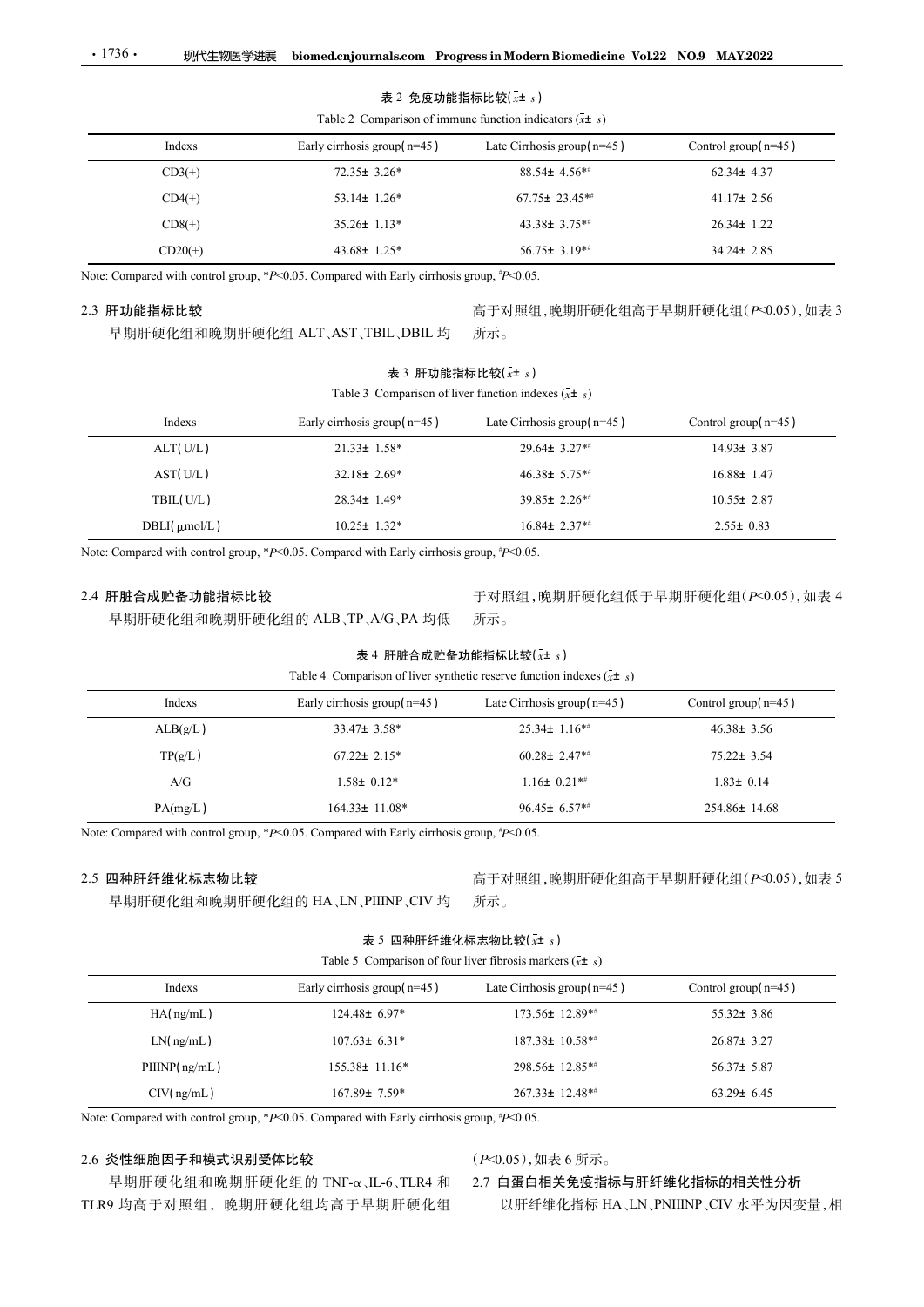| 现代生物医学进展      | biomed.cnjournals.com Progress in Modern Biomedicine Vol.22 NO.9 MAY.2022                  |                                                                            | $.1737$ .                           |
|---------------|--------------------------------------------------------------------------------------------|----------------------------------------------------------------------------|-------------------------------------|
|               |                                                                                            |                                                                            |                                     |
|               |                                                                                            |                                                                            |                                     |
|               |                                                                                            |                                                                            |                                     |
|               |                                                                                            |                                                                            |                                     |
|               |                                                                                            |                                                                            |                                     |
|               |                                                                                            |                                                                            |                                     |
|               |                                                                                            |                                                                            |                                     |
|               |                                                                                            |                                                                            |                                     |
|               | 关性分析显示, CD3+、CD4+、CD8+、CD20+、TNF-α 和 IL-6 与                                                | ALB、TP、A/G 和 PA 与 HA、LN、PNIIINP、CIV 水平呈负相关(r                               |                                     |
|               | HA、LN、PNIIINP、CIV 水平呈正相关 (r 均为正, P<0.05), 而                                                | 均为负, P<0.05)。                                                              |                                     |
|               |                                                                                            |                                                                            |                                     |
|               | Table 6 Comparison of inflammatory cytokines and pattern recognition receptors $(x \pm s)$ | 表 6 炎性细胞因子和模式识别受体比较(x+ s)                                                  |                                     |
| Indexs        | Early cirrhosis group( $n=45$ )                                                            | Late Cirrhosis group( $n=45$ )                                             | Control group $(n=45)$              |
|               | $6.58 \pm 1.38^*$                                                                          | $12.37 \pm 1.86**$                                                         | $1.06 \pm 0.13$                     |
| TNF- $\alpha$ |                                                                                            |                                                                            |                                     |
| $IL-6$        | $7.25 \pm 1.34*$                                                                           | $15.43 \pm 1.12**$                                                         | $1.02 \pm 0.15$                     |
| TLR4          | $8.22 \pm 1.09*$                                                                           | $16.38 \pm 2.16**$                                                         | $0.98 \pm 0.14$                     |
| TLR9          | $7.67 \pm 0.59*$                                                                           | $16.88 \pm 1.22**$                                                         | $0.96 \pm 0.13$                     |
|               | Note: Compared with control group, *P<0.05. Compared with Early cirrhosis group, *P<0.05.  |                                                                            |                                     |
|               |                                                                                            |                                                                            |                                     |
| 3 讨论          |                                                                                            |                                                                            | 血清 HA、LN、PIIINP 和 CIV 已被用作血清学标志物,以诊 |
|               | 肝脏疾病增加了社会和医疗负担,因此通过血清学检测动                                                                  | 断肝纤维化、估计病情的严重程度和评估慢性肝病患者的预<br>后,具有更好的特异性和敏感性 <sup>[24]</sup> 。本研究结果显示,肝硬化患 |                                     |

# 3 讨论

肝脏疾病增加了社会和医疗负担,因此通过血清学检测动 态监测肝功能变化、延缓肝硬化进展、降低肝癌发病率、辅助临 星状细胞,增加胶原合成,减少胶原降解[13]。Disse 间隙胶原蛋 白沉积导致肝窦内皮细胞下基底膜形成,上窗孔减少或消失, 形成弥散屏障。此外,肝纤维化导致假小叶的形成,这是肝硬化 的典型组织病理学特征[14,15]。 l<sub>o</sub>

本研究显示: 肝硬化患者的 CD3+、CD4+、CD8+ 和 CD20+ 均 高于对照组,晚期肝硬化组高于早期肝硬化组。这一结果与 释放 TLR 信号,通过调节 Tregs 的增殖和免疫抑制功能来控制 适应性免疫。影响 TLR4 的内源性因素,也可能导致 TLR4 表 达上调。TLR2 和 TLR4 的协同作用可能会促进炎症介质的产 生增加,而这又可能有助于 TLR2 和 TLR4 的表达增加,诱导 CD(+)物质的大量表达。这些事件可能导致免疫介导的肝脏发 病机制的恶性循环,进而造成肝硬化组的 CD(+)物质较高[18,19]; 分析肝功能指标可知:肝硬化患者的 ALT、AST、TBIL、DBIL 均高于对照组,晚期肝硬化组均高于早期肝硬化组。这一结果 <sup>与</sup> Casadei Gardini A 等人[20]结果一致。分析其原因可知:ALT、 AST 是衡量肝细胞受损程度的指标,当肝细胞坏死时,两者的 表达量升高,与肝细胞受损程度成正比;TBIL、DBIL 可用于对 从轻度疾病到肝硬化的肝病进行风险分层。在进一步的研究中, 应分析肝纤维化的多种生物标志物组合以提高特异性;肝硬化 患者 ALB、TP、A/G、PA 表达均高于对照组,晚期肝硬化组均低 着一下。 Nagao You Window Solution (1997年), Prince A Solution (1997年), Prince A Solution (1998年), A Solution (1998年), A Solution (1998年), A Solution (1998年), A Solution (1998年), A Solution (1998年), A Solution (1998年), A Sol 性。分析其原因可知:ALB 由肝细胞合成,从单个基因翻译成 PA,输入内质网以通过丝氨酸蛋白酶切割其 N 端前原肽,运输 危险因素分析[J]. 现代生物医学进展, 2019, 19(22): 167-171 到高尔基体并持续分泌到血流中。血清 ALB 在循环中的持久 性源于其被肝细胞不断吸收和再循环。ALB 分子的结构完整 <br>Halth it Walkit Times X 不正、他五 世有假名思与生气需要。 [3] Garg R, Kaur K, Kaur A, et al. Association of CD4/CD8 Ratio with 性对其生物学功能至关重要。然而,其在促炎和促氧化循环微<br>
Viral Load, Genotype and Cirrhosis in Chronic Hepatitis C [J]. J 环境中易受到破坏性毒素的影响。随着 TP 池中损伤的积累,保 Karl Bodd, Schotype did United By the Search Properties and 持完整结构的部分平行减少。与此同时, ALB 功能受损, 如结 [4] European Association for the Study of the Liver. EASL Clinical 合和解毒能力、抗氧化功能和螯合金属离子的能力,在肝硬化 严重程度增加的患者中发展和发展[22,23]。 l<sub>o</sub>

床诊治具有重要意义[11,12]。在肝硬化中,炎症等致病因素激活肝 组,晚期肝硬化组均高于早期肝硬化组。这一结果与 Wang Y<sup>[25]</sup> 和 Bowlus CL<sup>[26]</sup>等人的报道具有一致性。进一步分析可知: HA 、CD4+、CD8+ 和 CD20+均 早期内皮细胞增殖过程中与 LN 一起促进肝窦毛细血管 TNF-a  $\begin{array}{l} 6.58\pm1.38^{4} & 12.37\pm1.86^{4} & 10.66\pm0.13 \\ 1.66\pm0.118 & 7.25\pm1.34 & 1.62\pm0.16 \\ 1.66\pm0.118 & 1.62\pm0.16 \\ 1.67\pm0.12\pm0.16 \\ 1.68\pm1.22^{4} & 1.63\pm2.16^{4} & 1.63\pm2.16^{4} \\ \end{array}$  Note: Compared with control gr T.46  $7.25\pm1.34^{\circ}$  1543±11.2\* 1542±1000 0222 0.15<br>
T.180 822±1.09 822±1.09 822±1.20 088±1.10<br>
Note: Compared with control group, \*P=0.05, Compared with Early citrinosis group, \*P=0.65<br>
3 <br>
3 <br>
3 <br>
3 <br>
3 <br>
3 <br>
4 <br>
4 <br> 血清 HA、LN、PIIINP 和 CIV 已被用作血清学标志物,以诊 断肝纤维化、估计病情的严重程度和评估慢性肝病患者的预 后,具有更好的特异性和敏感性[24]。本研究结果显示,肝硬化患 者肝纤维化 4 个标志物 HA、LN、PIIINP、CIV 表达均高于对照 组,晚期肝硬化组均高于早期肝硬化组。这一结果与 Wang Y[25] <sup>和</sup> Bowlus CL[26]等人的报道具有一致性。进一步分析可知:HA 灵敏反映肝细胞的纤维化和损伤程度。LN 在肝纤维化中,异常 沉积,降低内皮细胞的通透性,并引起门静脉高压。PIIINP 作为 肝硬化的阴性预测因子,其阴性预测率 >90%。CIV 在肝纤维化 化[27,28]; 本研究中肝硬化患者 TNFα 和 IL-6 表达均高于对照 组,晚期肝硬化组的 TNF-琢、IL-6、TLR4 和 TLR9 均高于早期 15.43± 1.2\*<br>
16.38± 2.16\*\* 0.98± 0.14<br>
16.88± 1.22\*\* 0.98± 0.14<br>
79.65<br>
16.88± 1.22\*\* 0.96± 0.13<br>
17.79.005.<br>
血清 HA、LN、PHINP 和 CIV 已被用作血清学标志物, 以诊<br>
断肝纤维化、估计病情的严重程度和评估慢性服务, 指硬、内化患<br>
后,具有更好的特异性和敏感性吗。本研究结果显示,所谓:<br>
指、具有更好化的特异性和 析可知:TNF-琢 和 IL-6 被公认为促炎细胞因子。IL-6 合成和分  $\mathcal{W}$ 是在 LPS、IL-1β 或 TNF-α 刺激 TLR4 后诱导的,并且是释放 肝脏急性期蛋白的主要刺激之一,与肝硬化和细菌性腹膜炎患 者肾功能损害的发展和死亡率密切相关[30];此外,经分析发现: CD3+\CD4+\CD8+\CD20+\TNF-α和 IL-6 与 HA\LN\PNIIINP\ CIV 水平呈正相关,而 ALB、TP、A/G 和 PA 与HA、LN、PNIIINP、 CIV 水平呈负相关。这表明胆汁酸代谢异常可能加速胶原沉积 并促进肝纤维化的进展。本研究也存在一定不足,样本量较少, 未具体分析作用机制,将在后续继续进行研究。 危险因素分析[J]. 现代生物医学进展, 2019, 19(22): 167-171 [知:TNF-a: 和IL-6 被公认为促炎细胞因子。IL-6 位成和分析<br><br>在在 LPS, IL-1β 或 TNF-a:刺激 TLR4 后诱导的,并且是释放<br><br>全国的 期間 TNF-a:要例激之一,与肝硬化和细菌性腹膜炎患,<br>患期患者的发展和死亡率切相关<sup>的</sup>,其外,经分析发现:<br>"力能损害的发展和死亡率切相关。"内 H-A LN,PNIINP、<br>"力能损害的发展和死亡率切相关<sup>的</sup>,其外,经分析发现:<br>"人工中、CDS\*、CD20、T 級是在 LPS、IL-1β 或 TNF-α 刺激 TLR4 后诱导的,并且是释放<br>肝脏急性期蛋白的主要刺激之一,与肝硬化和细菌性腹膜炎患<br>若肾功能損害的发展和死亡率密切相关<sup>80</sup>;此外, 经分析发现:<br>CD4'、CD4'、CD20'、TNF-α 和 LL-6 与 HA、LN、PNIINP、<br>CIV 水平呈正相关。这表明胆汁酸代谢异常可能加速胶原沉积<br>CIV 水平呈正相关。这表明胆汁酸代谢异常可能加速胶原沉积<br>HC HA、生正相关。这 :急性期蛋白的主要刺激之一,与肝硬化和细菌性腹膜炎患<br><br>功能损害的发展和死亡率密切相关™,此外,经分析发现,<br>"、、CD4"、CD8"、CD20"、TNF-α和 L-6 与 HA、LN、PNIINP、<br>K=型工相关、 这表明图, AG 和 PA 与HA、LN、PNIINP、<br>水平呈正相关、这是明显指令代谢异常可能加速胶质沉积<br>进用纤维化的进展。本研究也存在一定不足, 样本量较少、<br>进用纤维化的进展。本研究也存在一定不足, 样本量较少、<br> 5功能损害的发展和死亡率密切相关<sup>88</sup>,此外,经分析发现:<br>", CD4", CD8", CD20", TNF-α 和 L-6 与 HA、LN、PNIIINP、<br>", CD4", CD8", CD20", TNF-α 和 L-6 与 HA、LN、PNIIINP、<br>水平呈正相关, 而 ALB、TP、A/G 和 PA 与HA、LN、PNIIINP、<br>水平呈血相关。 本新5弦 继续进行研究。<br>注册子纤维化的进展。本研究<br>法律系统的接続本项 [4] European Association for the Study of the Liver. EASL Clinical

综上,免疫功能指标、肝功能指标浓度,与四种肝纤维化标 志物在肝纤维化进展期显著相关。因此,联合检测可以更好地 反映肝硬化的进展情况,提高肝硬化诊断的可靠性和准确性, 指导临床诊治,有助于早期发现或减少肝癌发生,更好地判断 疾病预后和疗效。 水平呈正相关,而 ALB、TP、A/G 和 PA 与HA 、LN、PNIINNP、<br>水平呈负相关。这表明胆汁酸代谢异常可能加速胶原沉积<br>进用纤维化的进展。本研究也存在一定不足,样本量较少,<br>体分析作用机制,将在后续继续进行研究。<br>综上,免疫功能指标,用功能指标浓度,与四种肝纤维化标<br>标准化的进展。再现能指标浓度,与四种肝纤维化标<br>症,作用机制,将在后续继续进行研究。<br>示在所纤维化进展期显著相关。因此,联合检测可以更好地<br>机体的进展情况, 水平呈负相关。这表明胆汁酸代谢异常可能加速胶原沉积水平呈负相关。这表明胆汁酸代谢异常可能加速胶原沉积、进用纤维化的进展。本研究也存在一定不足,样本量较少,体分析作用机制,将在后续继续进行研究。<br>经上,免疫功能指标、肝功能指标浓度,与四种肝纤维化标准及疗所作用机制,将在后续继续进行研究。<br>经上,免疫功能指标、肝功能指标浓度,与四种肝纤维化标<br>在肝纤维化进展期显著相关。因此,联合检测可以更好地<br>肝硬化的进展情况,提高肝硬化诊断的可靠性和准确

#### 参 考 文 献(References)

- [1] 王文远, 夏蓓蕾, 戴圆圆, 等. 肝硬化合并肺部感染的病原菌分布及
- [2] 时克, 张群, 黄云义, 等. 抗肝纤维化治疗对乙型肝炎肝硬化患者发
- 
-